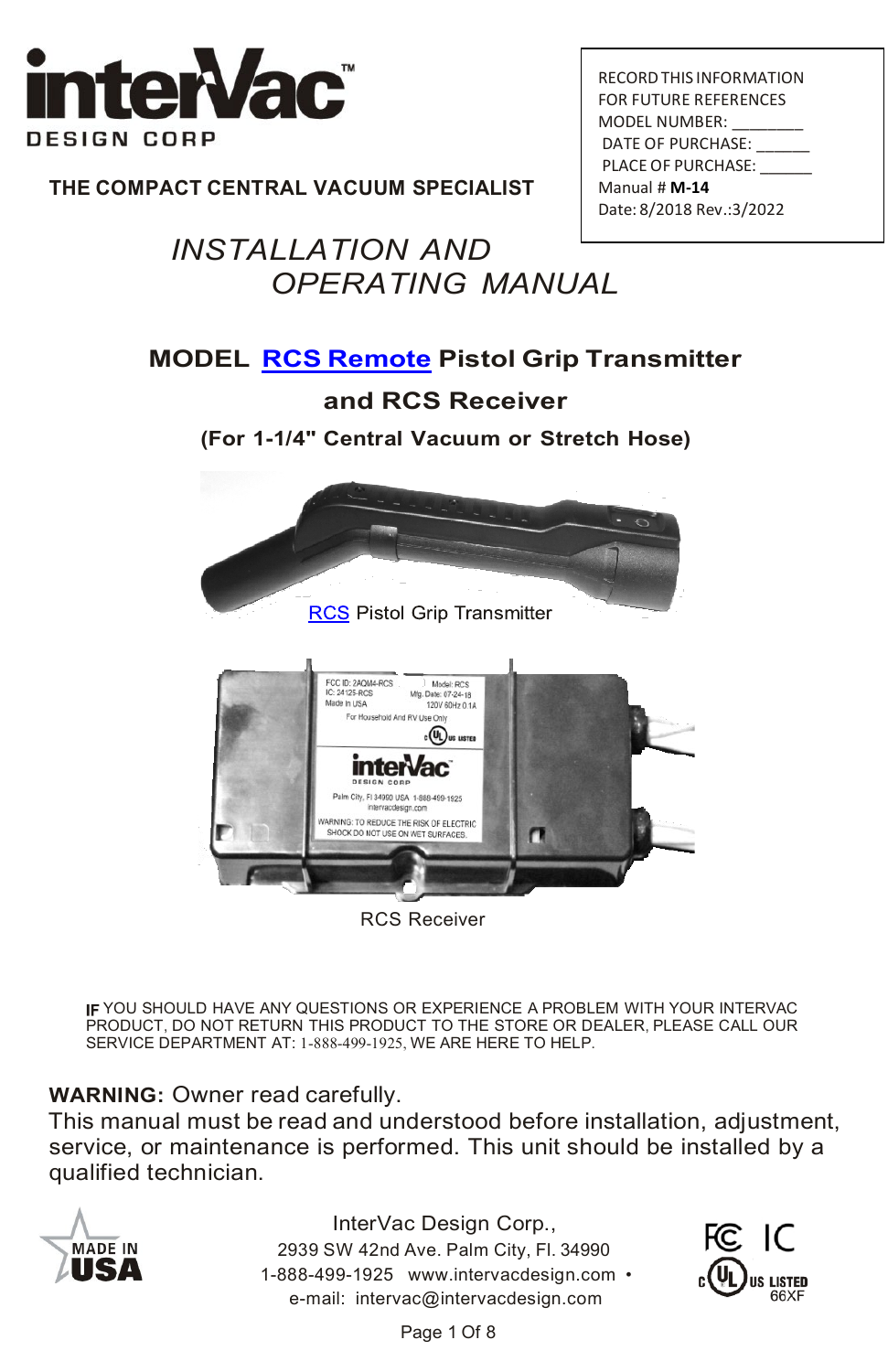This Remote-Control System allows for wireless control of your vacuum. Depending on your needs, the system can be used with our InterVac or other Central Vacuum Systems.

• Pistol Grip Transmitter:

Connects to your vacuum hose. Use with the Built-in or Stand-Alone



ON/OFF Button

Part #A-30

• Built-ln Receiver: Combined with your InterVac CS-RM vacuum.



• Stand-Alone Receiver: Can be used with other central vacuums.

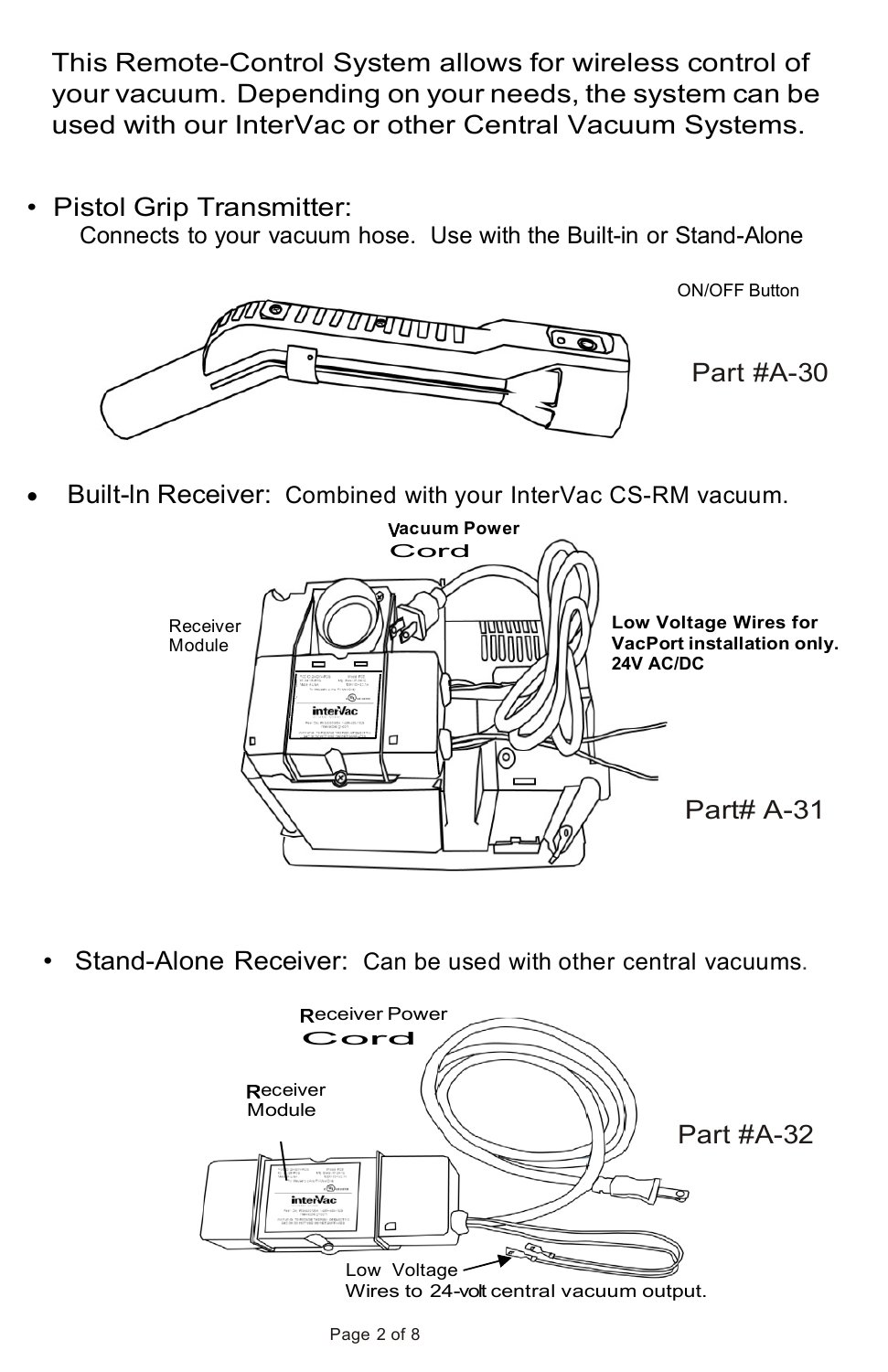## **Installation: Built-In Receiver for The InterVac CS-RM Model**

Follow the InterVac Design Installation procedures described in Manual M-10. No additional installation procedures are needed.



## **Programming Instructions: Built-In Receiver**

- 1. Simultaneously, press and hold Pistol Grip Transmitter button (Fig. A) while plugging the vacuum into a 110vac 60Hz outlet (Fig. B).
	- If access to the vacuum plug is not available, flipping the vacuum's circuit breaker OFF and ON while pressing the Pistol Grip button will do the same thing.
	- When the Pistol Grip button is pressed, the transmit LED will turn ON.
- 2. When the Receiver Module "beeps" release the Pistol Grip button.
	- If programmed properly, the Receiver Module will "beep" three times.
	- If the Receiver Module did not beep, repeat steps 1 and 2 above.
- 3. Once programmed, momentarily pressing the Pistol Grip button, it will turn the vacuum ON or OFF. **Do not hold down the button as it will greatly reduce battery life.**



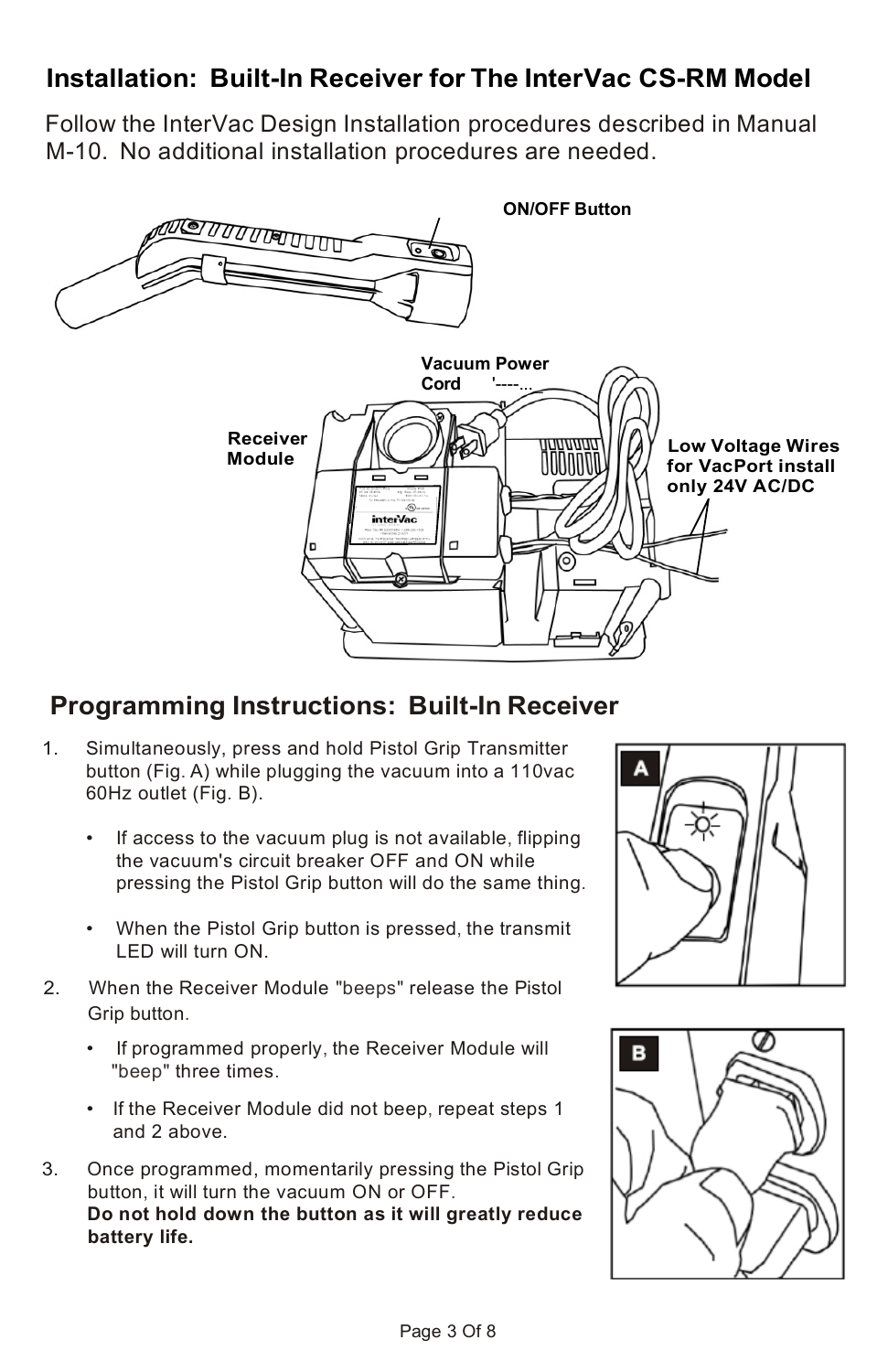### **Installation: Stand-Alone Receiver: for Central Vacuums**

Most central vacuum systems use a metal ring on the hose end (cuff) to make electrical contact with the vacuum, turning the vacuum ON and OFF. For the Remote Pistol Grip Transmitter to work properly, the metal ring cuff (Fig. C) on the end of the vacuum hose must be removed.

- 1. To remove, unscrew the metal ring cuff in a counterclockwise direction from the hose (Fig. F).
- 2. Screw a replacement plain cuff clockwise onto the hose (Fig. G). You can use a little soapy water on the threads to make installation easier.
- 3. If the cuff cannot be removed easily, one of the two Following can be done:

The cuff can be cut off and then replaced where shown in Fig. F.

The wires connected to the exciting vacuum valves can be disconnected.

To disconnect:

- A. Unplug your central vacuum system (Fig. H).
- B. Unscrew and remove the valve (Fig. I) from its location and disconnect one wire (Fig. J).
- C. **Use electrical tape or a wire nut to protect each loose wire from causing an electrical short.**
- D. Return the vacuum valve to its original location and secure with the two screws removed earlier.
- E. Plug your vacuum system back in (Fig. H).





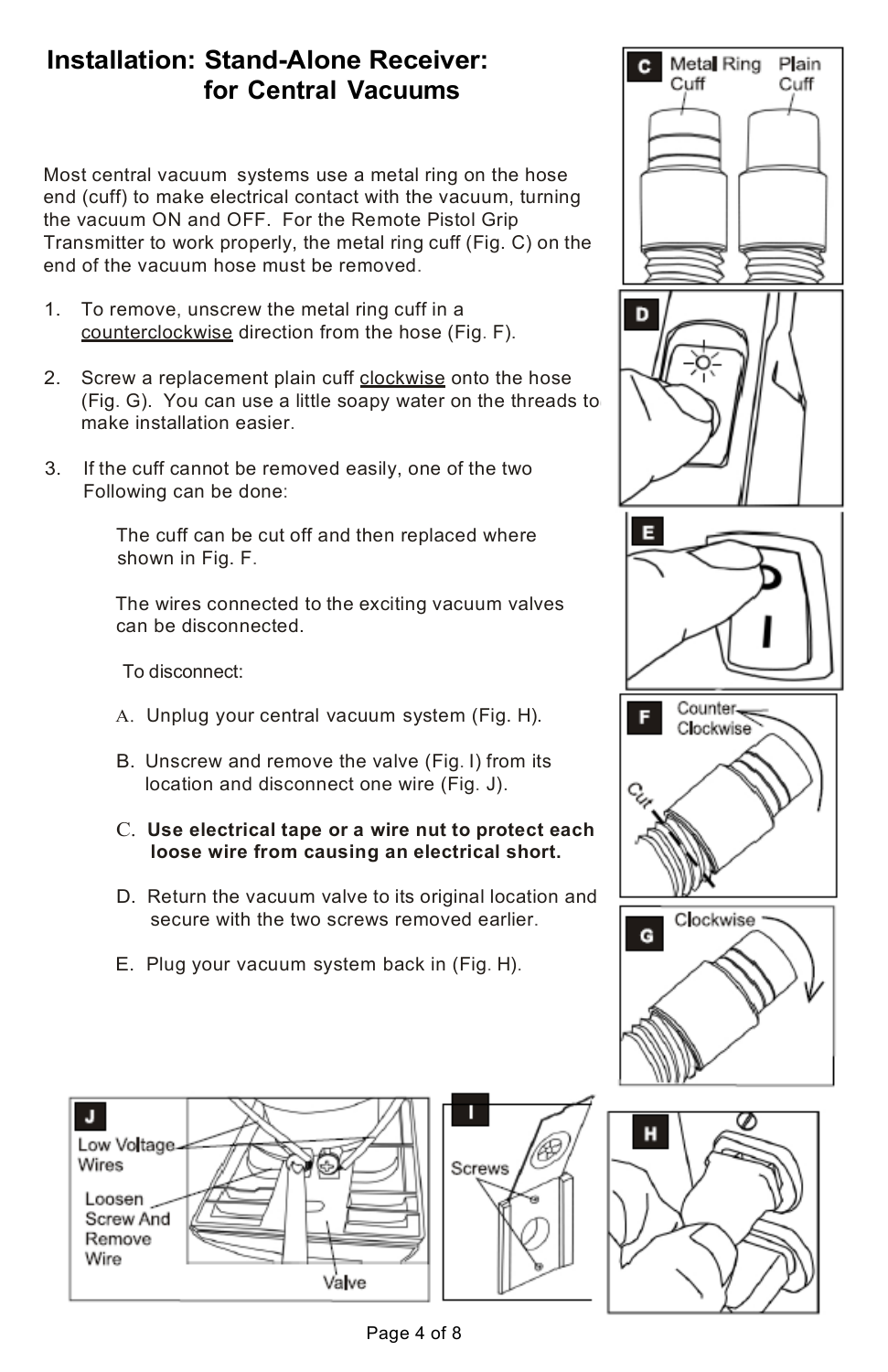### **Installation: Stand-Alone Receiver for Central Vacuums**

- 5. Turn the central vacuum switch OFF and unplug the vacuum power cord (Fig. K, L).
- 6. If sweeper pan(s) (Fig. M) are not used, connect the 2 low voltage wires directly to the vacuum's low voltage connection (Fig. N) or in parallel (Fig. 0), anywhere the vacuum's low voltage wiring is **L** available.
- 7. If sweeper pan(s) (Fig. **M)** are used, connect wires in parallel, anywhere the vacuum's low voltage wiring is available (Fig. 0).
- 8. Mount the Receiver at least 1 foot (20cm) away from the vacuum (Fig. N). Secure the Receiver to a wall using the Receiver Module's mounting holes (Fig. 0) and user supplied hardware as needed. For convenience, the Receiver can be mounted at any angle or position.
- 9. Plug the Vacuum and Receiver power cords back in (Fig. I). If using the Pistol Grip Remote, do not turn the vacuum switch ON (Fig. K).
- 10. The system is ready to be programmed.









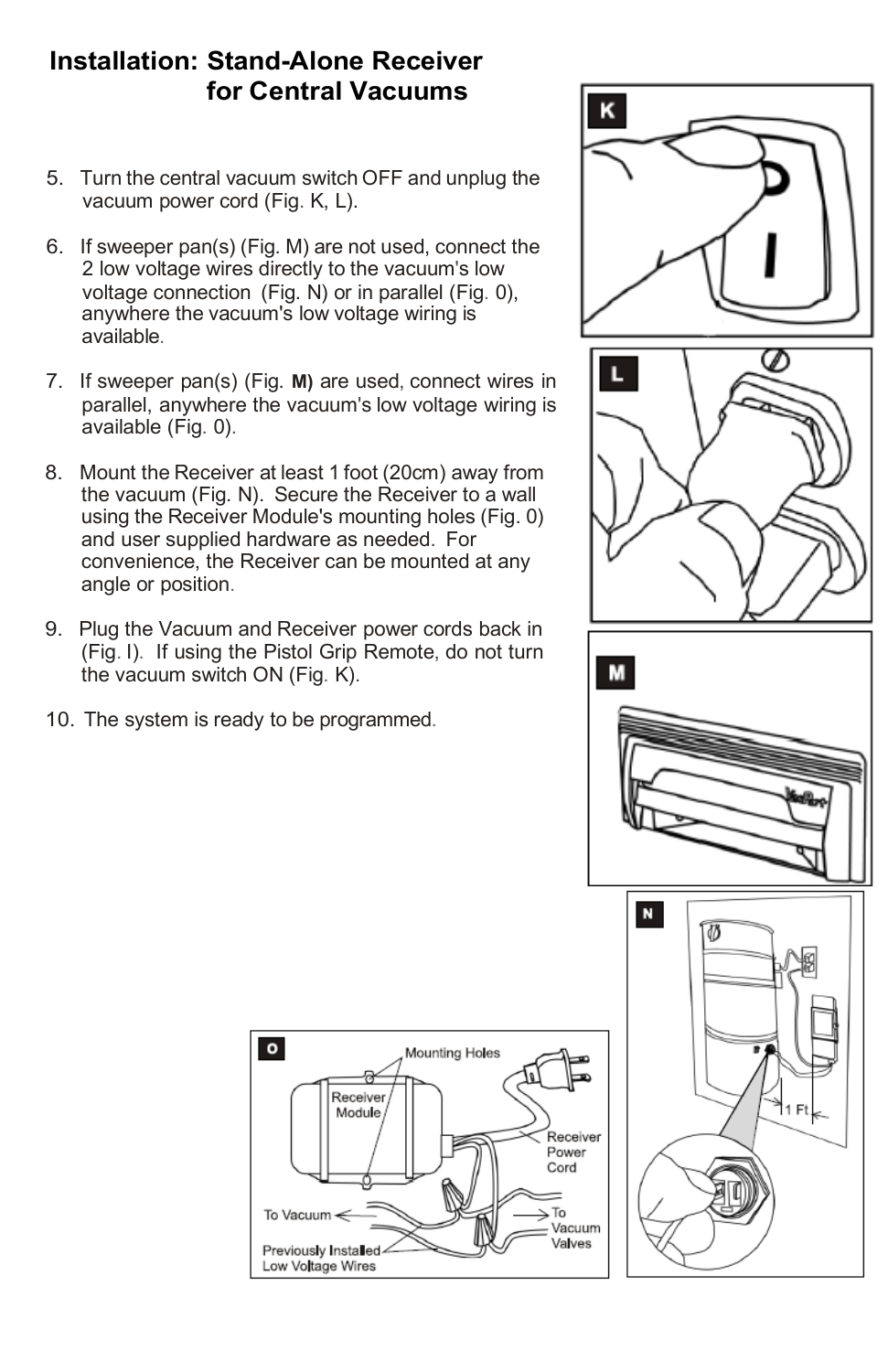### **Programming Instructions: Stand-Alone Receiver for Central Vacuums**

- 1. Simultaneously, press and hold Pistol Grip Transmitter button (Fig. A) while plugging the vacuum into a 110vac 60Hz outlet (Fig. B).
	- If access to the vacuum plug is not available, flipping the vacuum's circuit breaker OFF and ON while pressing the Pistol Grip button will do the same thing.
	- When the Pistol Grip button is pressed, the transmitters LED will turn ON.
- 2. When the Receiver Module "beeps" release the Pistol Grip button.

If programmed properly, the Receiver Module will "beep" three times.

If the Receiver Module did not beep, repeat steps 1 and 2 above.

3. Once programmed, momentarily pressing the Pistol Grip button for less than a second will turn the vacuum ON or OFF. Do not hold down the button as it will greatly reduce battery life.





## **Additional Notes:**

Do not hold the Pistol Grip button down for an extended period of time as it will greatly reduce battery life.

Removing power (unplugging) from the vacuum does not affect the current programming of the Pistol Grip Transmitter.

- Only one Pistol Grip Transmitter can be programmed for use with the Receiver Module at a time.
- Program codes automatically change each time a Pistol Grip Transmitter and Receiver Module is programmed.
- When the Pistol Grip Transmitter button is held down continuously, it will continue to transmit for 9 seconds and then turn OFF.
- Once the metal ring hose cuff is replaced or the valve wire disconnected, the vacuum will only turn ON when the Remote-Control Pistol Grip button has been pressed or when the switch on the vacuum must be turned ON.
- The vacuum switch must be turned OFF for remote control use.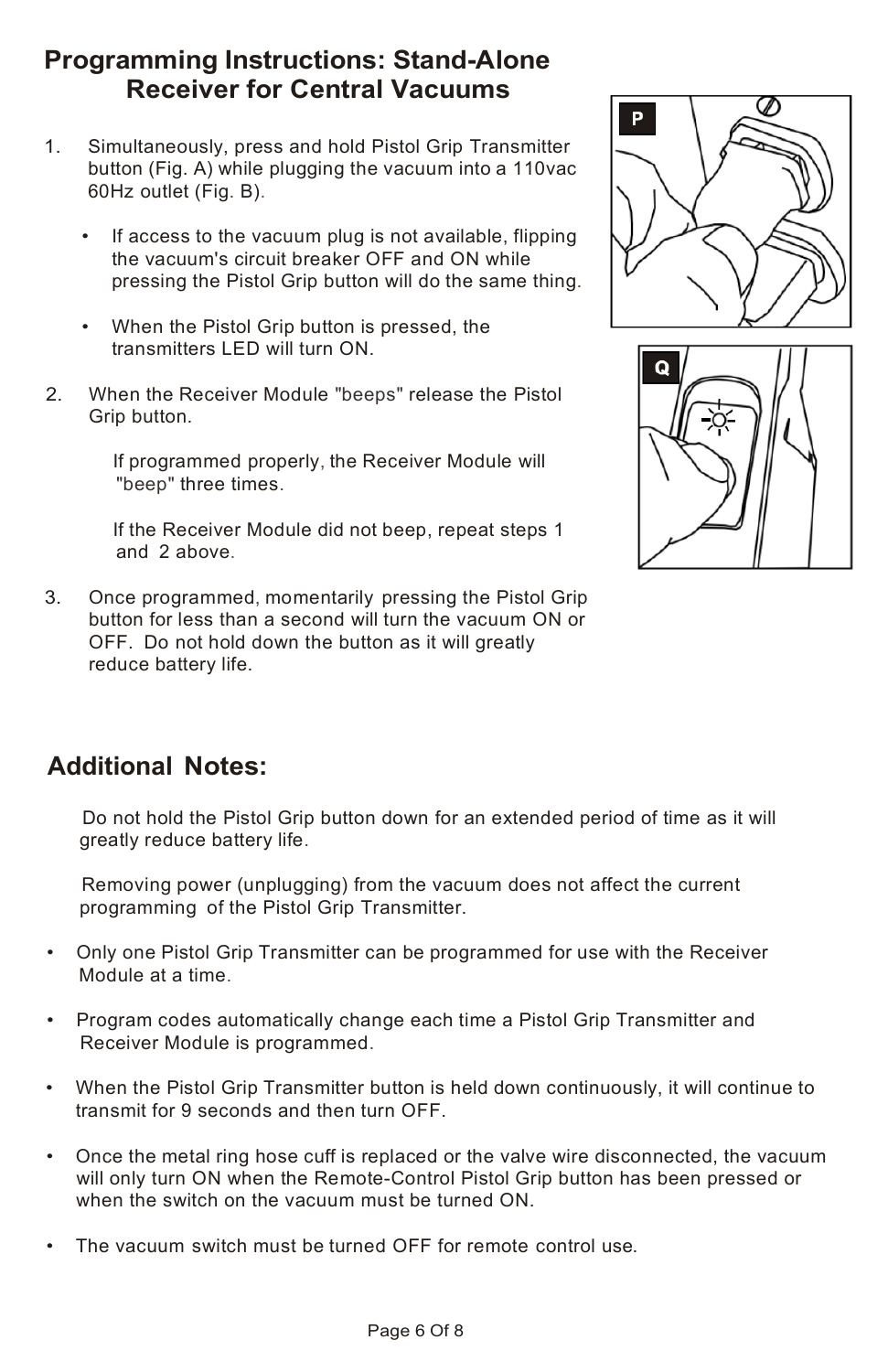## **Battery Replacement:**

Normal battery life is expected to be 2 years. If the performance (range) in which the pistol grip functions away from the receiver is reduce, replace the battery to correct the issues. Note: Replacing the battery may require the Pistol Grip Remote to be reprogrammed.

- 1. Remove the 2 Philips head screws from the Pistol Grip Remote (Fig. R).
- 2. Remove the top cover (Fig. S).
- 3. Carefully remove the CR2032 battery as shown in Fig. T.
- 3. Insert a new CR2032 battery, making sure to install the battery with the polarity correct (Fig. T).
- 4. Carefully replace the top cover by:
	- 4.1. Hooking the top cover onto the Pistol Grip as shown in Fig. U.
	- 4.2. Lowering the top cover onto the Pistol Grip as shown in Fig. U.
	- 4.3. Replacing the 2 Philips head screws (Fig. R).
- 5 Follow "Programming Instructions" steps 1-3 as described in the beginning of this manual.